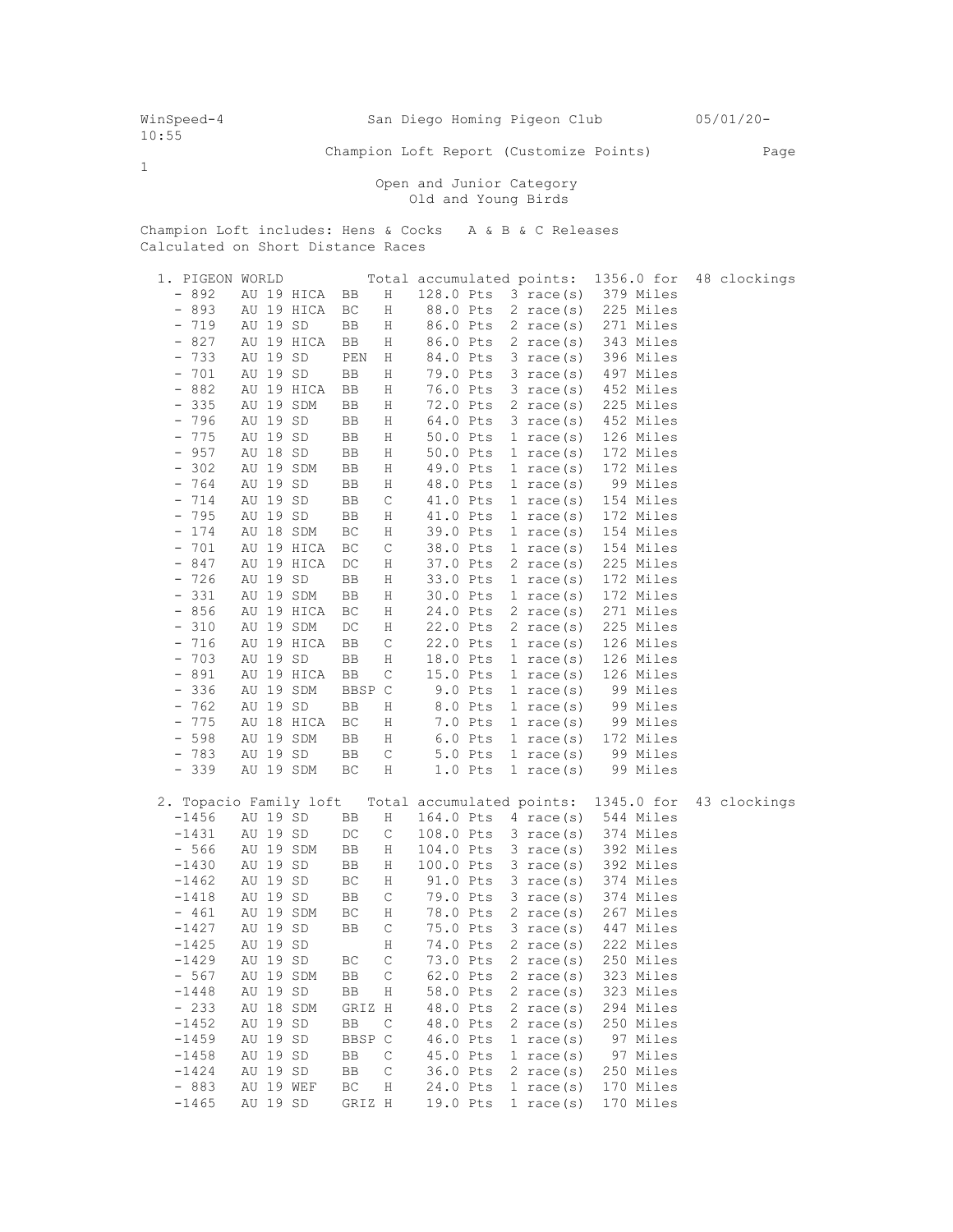| $-339$                          | AU 18 SD                           | BBSP H                             | 13.0 Pts                  | 1 race $(s)$                                   | 153 Miles              |              |
|---------------------------------|------------------------------------|------------------------------------|---------------------------|------------------------------------------------|------------------------|--------------|
|                                 |                                    |                                    |                           |                                                |                        |              |
|                                 | 3. MESOPOTAMIA LOFT                |                                    |                           | Total accumulated points:                      | 884.0 for              | 28 clockings |
| $-11425$                        | AU 19 ARPU<br>$-103251$ AU 16 ARPU | ВC<br>Η<br>$\mathsf C$<br>BB       | 85.0 Pts                  | $126.0$ Pts $3$ race(s)<br>$2 \text{ race}(s)$ | 481 Miles<br>269 Miles |              |
| $-548$                          | AU 19 SDM                          | BB<br>Η                            | 83.0 Pts                  | $3 \text{ race(s)}$                            | 362 Miles              |              |
| $-11455$                        | AU 19 ARPU                         | BLSP C                             | 69.0 Pts                  | 2 race $(s)$                                   | 315 Miles              |              |
| $-542$                          | AU 19 SDM                          | DCWF H                             | 66.0 Pts                  | 2 race $(s)$                                   | 269 Miles              |              |
|                                 |                                    |                                    |                           | CHAMPION LOFT REPORT (WinSpeed - 4)            |                        | page 2       |
|                                 |                                    |                                    |                           |                                                |                        |              |
| $-11326$                        | AU 19 ARPU                         | DC<br>C                            | 45.0 Pts                  | $1 \text{ race}(s)$                            | 120 Miles              |              |
| $-11484$                        | AU 19 ARPU                         | RC<br>$\mathsf C$                  | 44.0 Pts                  | 1 race $(s)$                                   | 120 Miles              |              |
| $-11496$                        | AU 19 ARPU                         | BB<br>Η                            | 42.0 Pts                  | $1 \text{ race}(s)$                            | 149 Miles              |              |
| $-11495$                        | AU 19 ARPU                         | Η<br>BB                            | 40.0 Pts                  | $1$ race(s)                                    | 120 Miles              |              |
| $-531$                          | AU 19 SDM                          | ВC<br>C                            | 39.0 Pts                  | $1 \text{ race}(s)$                            | 166 Miles              |              |
| $-11454$                        | AU 19 ARPU                         | BBWF H                             | 37.0 Pts                  | 1 race(s)                                      | 149 Miles              |              |
| $-11380$                        | AU 19 ARPU                         | BB<br>Η                            | 32.0 Pts                  | $1$ race(s)                                    | 120 Miles              |              |
| $-11406$                        | AU 19 ARPU                         | BB<br>C                            | 31.0 Pts                  | 1 race $(s)$                                   | 149 Miles              |              |
| $-11453$                        | AU 19 ARPU                         | C<br>BB                            | 25.0 Pts                  | 1 race $(s)$                                   | 120 Miles              |              |
| $-11329$                        | AU 19 ARPU                         | DC<br>Η                            | 23.0 Pts                  | 1 race $(s)$                                   | 166 Miles              |              |
| $-11431$                        | AU 19 ARPU                         | BB<br>Η                            | 20.0 Pts                  | $1 \text{ race}(s)$                            | 166 Miles              |              |
| 92<br>$-$                       | AU 18 MESO                         | $\mathop{\rm DC}$<br>Η             | 19.0 Pts                  | $1 \text{ race}(s)$                            | 93 Miles               |              |
| $-543$<br>$-11382$              | AU 19 SDM<br>AU 19 ARPU            | BB<br>C                            | 16.0 Pts<br>16.0 Pts      | 1 race(s)<br>$1 \text{ race}(s)$               | 166 Miles<br>149 Miles |              |
| $-538$                          | AU 19 SDM                          | DC<br>Η<br>DC<br>Η                 | 13.0 Pts                  | 1 race $(s)$                                   | 93 Miles               |              |
| $-11417$                        | AU 19 ARPU                         | BB<br>C                            | 13.0 Pts                  | 1 race(s)                                      | 120 Miles              |              |
|                                 |                                    |                                    |                           |                                                |                        |              |
| 4. VAN GRUEN LOFT               |                                    |                                    |                           | Total accumulated points:                      | 703.0 for              | 25 clockings |
| $-7545$                         | AU 18 HP                           | BB<br>Η                            | 86.0 Pts                  | 4 race(s)                                      | 530 Miles              |              |
| $-1961$                         | AU 19 VANG                         | PENC H                             | 68.0 Pts                  | 2 race $(s)$                                   | 215 Miles              |              |
| $-464$                          | AU 19 SDM                          | BBSP H                             | 52.0 Pts                  | $2 \text{ race}(s)$                            | 270 Miles              |              |
| $-2028$                         | AU 19 VANG                         | BBSP H                             | 51.0 Pts                  | $2 \text{ race}(s)$                            | 243 Miles              |              |
| $-943$                          | AU 18 VG                           | BBWF C                             | 50.0 Pts                  | 1 race(s)                                      | 166 Miles              |              |
| $-469$                          | AU 19 SDM                          | $\operatorname{BC}$<br>Η           | 49.0 Pts                  | 1 race $(s)$                                   | 166 Miles              |              |
| $-489$                          | AU 19 SDM                          | BBSP H                             | 48.0 Pts                  | $1$ race(s)                                    | 166 Miles              |              |
| $-590$                          | AU 19 SDM                          | BCWF C                             | 36.0 Pts                  | $1 \text{ race}(s)$                            | 94 Miles               |              |
| $-1938$                         | AU 19 VANG                         | ВC<br>C                            | 35.0 Pts                  | 1 race $(s)$                                   | 94 Miles               |              |
| $-7542$                         | AU 18 HP                           | BB<br>Η                            | 33.0 Pts                  | $1 \text{ race}(s)$                            | 94 Miles               |              |
| $-863$                          | AU 18 VG                           | BBSP H                             | 32.0 Pts                  | 1 race(s)                                      | 166 Miles              |              |
| $-1974$                         | AU 19 VANG                         | BBWF H                             | 31.0 Pts                  | $1 \text{ race}(s)$                            | 166 Miles              |              |
| $-474$                          | AU 19 SDM                          | $\operatorname{BC}$<br>$\mathsf C$ | 29.0 Pts                  | 1 race $(s)$                                   | 94 Miles               |              |
| $-2008$                         | AU 19 VANG                         | BBSP C                             | 27.0 Pts                  | 1 race(s)                                      | 121 Miles              |              |
| $-2038$                         | AU 19 VANG                         | SIL<br>C                           | 26.0 Pts                  | $1 \text{ race}(s)$                            | 121 Miles              |              |
| $-2029$                         | AU 19 VANG                         | BBWF H                             | 18.0 Pts                  | 1 race $(s)$                                   | 166 Miles              |              |
| $-1907$                         | AU 19 VANG                         | RC<br>C                            | 16.0 Pts<br>15.0 Pts      | 1 race $(s)$                                   | 94 Miles               |              |
| $-7541$<br>$-2059$              | AU 18 HP<br>AU 19 VANG             | BB<br>Η<br>GRIZ H                  | $1.0$ Pts                 | 1 race $(s)$<br>1 race $(s)$                   | 149 Miles<br>149 Miles |              |
|                                 |                                    |                                    |                           |                                                |                        |              |
| 5. MT. HELIX LOFT               |                                    |                                    | Total accumulated points: |                                                | 659.0 for              | 27 clockings |
| $-511$                          | AU 18 MHL                          | BCSP C                             | 97.0 Pts                  | $3 \text{ race}(s)$                            | 434 Miles              |              |
| 727<br>$\qquad \qquad -$        | AU 19 MHL                          | BB<br>Η                            | 72.0 Pts                  | $2 \text{ race(s)}$                            | 268 Miles              |              |
| 806<br>$\overline{\phantom{a}}$ | AU 19 MHL                          | ВC<br>Η                            | 56.0 Pts                  | $2 \text{ race}(s)$                            | 286 Miles              |              |
| 719<br>$\qquad \qquad -$        | AU 19 MHL                          | ВB<br>Η                            | 48.0 Pts                  | 1 race $(s)$                                   | 148 Miles              |              |
| 658<br>$\qquad \qquad -$        | AU 18 MHL                          | SLAT C                             | 47.0 Pts                  | 1 race $(s)$                                   | 166 Miles              |              |
| 718<br>$\qquad \qquad -$        | AU 19 MHL                          | $\operatorname{BC}$<br>Η           | 41.0 Pts                  | $2 \text{ race}(s)$                            | 259 Miles              |              |
| 773                             | AU 19 MHL                          | BBSP H                             | 38.0 Pts                  | $1 \text{ race}(s)$                            | 166 Miles              |              |
| 497<br>$\qquad \qquad -$        | AU 17 MHL                          | BB<br>Η                            | 33.0 Pts                  | $2 \text{ race}(s)$                            | 314 Miles              |              |
| 207<br>$\qquad \qquad -$        | AU 18 SDM                          | BB<br>$\mathsf C$                  | 29.0 Pts                  | 1 race $(s)$                                   | 166 Miles              |              |
| 512<br>$\qquad \qquad -$        | AU 19 SDM                          | BBWF C                             | 28.0 Pts                  | 1 race $(s)$                                   | 166 Miles              |              |
| 831<br>$\qquad \qquad -$        | AU 19 MHL                          | ВB<br>Η                            | 28.0 Pts                  | 1 race $(s)$                                   | 93 Miles               |              |
| 885<br>$\qquad \qquad -$        | AU 19 MHL                          | BB<br>Η                            | 27.0 Pts                  | $1$ race(s)                                    | 93 Miles               |              |
| 510<br>$\qquad \qquad -$        | AU 19 SDM                          | BB<br>Η                            | 18.0 Pts                  | 1 race $(s)$                                   | 166 Miles              |              |
| 53                              | AU 18 SDM                          | ВC<br>Η                            | 17.0 Pts                  | 1 race $(s)$                                   | 93 Miles               |              |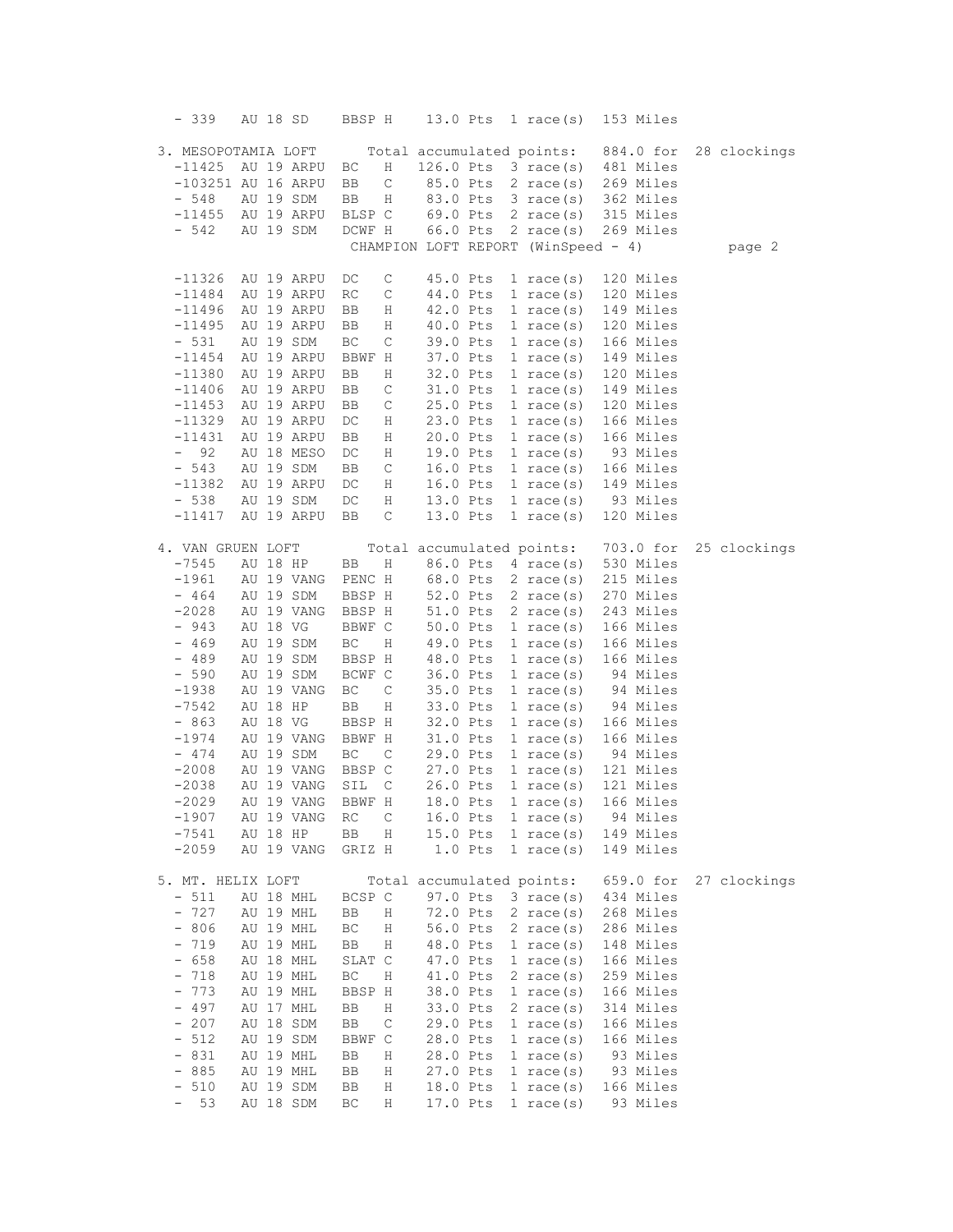| $-702$                          |          | AU 19 MHL  | BB       | Η                | 14.0 Pts                            |           | 1 race $(s)$                 |  | 166 Miles              |              |
|---------------------------------|----------|------------|----------|------------------|-------------------------------------|-----------|------------------------------|--|------------------------|--------------|
| $-710$                          |          | AU 19 MHL  | CН       | Η                | 13.0 Pts                            |           | 1 race $(s)$                 |  | 166 Miles              |              |
| 504                             |          | AU 19 SDM  | BB       | Η                | 12.0 Pts                            |           | $1 \text{ race}(s)$          |  | 166 Miles              |              |
| 856<br>-                        |          | AU 19 MHL  | BB       | Η                | 11.0 Pts                            |           | $1 \text{ race}(s)$          |  | 166 Miles              |              |
| $-873$                          |          | AU 19 MHL  | BB       | Η                | 11.0 Pts                            |           | $1 \text{ race}(s)$          |  | 120 Miles              |              |
| $-503$                          |          | AU 19 SDM  | PEN      | Η                | 10.0 Pts                            |           | $1 \text{ race}(s)$          |  | 166 Miles              |              |
| $-884$                          |          | AU 19 MHL  | BB       | Η                |                                     | $9.0$ Pts | 1 race $(s)$                 |  | 166 Miles              |              |
|                                 |          |            |          |                  |                                     |           |                              |  |                        |              |
| 6. KURD LOFT                    |          |            |          |                  | Total accumulated points:           |           |                              |  | 431.0 for              | 23 clockings |
| 28<br>-                         |          | AU 19 SDM  | DCPD H   |                  | 46.0 Pts                            |           | $1 \text{ race}(s)$          |  | 170 Miles              |              |
| $-1503$                         | AU 18 SD |            | DC       | Η                | 42.0 Pts                            |           | 1 race $(s)$                 |  | 170 Miles              |              |
| $-598$                          | AU 17 SD |            | BB       | Η                | 41.0 Pts                            |           | $2 \text{ race}(s)$          |  | 322 Miles              |              |
| 17                              | AU 19 SD |            | BB       | Η                | 40.0 Pts                            |           | 1 race $(s)$                 |  | 170 Miles              |              |
|                                 |          |            |          |                  | CHAMPION LOFT REPORT (WinSpeed - 4) |           |                              |  |                        | page 3       |
|                                 |          |            |          |                  |                                     |           |                              |  |                        |              |
| $-586$                          | AU 18 SD |            | DC       | Η                | 36.0 Pts                            |           | 1 race $(s)$                 |  | 170 Miles              |              |
| $-280$                          |          | AU 18 SDM  | BB       | Η                | 35.0 Pts                            |           | 1 race $(s)$                 |  | 152 Miles              |              |
| $-203$                          |          | AU 17 SDM  | BBSP H   |                  | 34.0 Pts                            |           | $2 \text{ race}(s)$          |  | 276 Miles              |              |
| $-1356$                         | AU 18 SD |            | BB       | Η                | 28.0 Pts                            |           | $1$ race(s)                  |  | 170 Miles              |              |
| 47<br>$-$                       |          | AU 17 SDM  | BBWF H   |                  | 21.0 Pts                            |           | 1 race $(s)$                 |  | 152 Miles              |              |
| $-1235$                         | AU 18 SD |            | BB       | Η                | 21.0 Pts                            |           | 1 race $(s)$                 |  | 170 Miles              |              |
| $-1341$                         | AU 18 SD |            | DC       | Η                | 19.0 Pts                            |           | 1 race $(s)$                 |  | 170 Miles              |              |
| $-526$                          | AU 17 SD |            | BB       | Η                | 15.0 Pts                            |           | $1 \text{ race}(s)$          |  | 170 Miles              |              |
| -102273 AU 16 ARPU              |          |            | BB       | Η                | 13.0 Pts                            |           | $2 \text{ race(s)}$          |  | 322 Miles              |              |
| $-1227$                         | AU 18 SD |            | DC       | Η                | 10.0 Pts                            |           | $1 \text{ race}(s)$          |  | 124 Miles              |              |
| $-445$                          | AU 17 SD |            | BB       | Η                |                                     | 8.0 Pts   | 1 race $(s)$                 |  | 124 Miles              |              |
| 20<br>$\qquad \qquad -$         | AU 19 SD |            | BBSP H   |                  |                                     | 7.0 Pts   | 1 race $(s)$                 |  | 124 Miles              |              |
| $-223$                          |          | AU 18 SDM  | BB       | Η                |                                     | 7.0 Pts   | $1 \text{ race}(s)$          |  | 170 Miles              |              |
| $-506$                          | AU 17 SD |            | BB       | Η                |                                     | 4.0 Pts   | $1 \text{ race}(s)$          |  | 124 Miles              |              |
| $-1605$                         | AU 19 SD |            | BB       | Η                |                                     | $3.0$ Pts | $1 \text{ race}(s)$          |  | 124 Miles              |              |
| $-1353$                         | AU 18 SD |            | BBWF H   |                  |                                     | $1.0$ Pts |                              |  | 124 Miles              |              |
|                                 |          |            |          |                  |                                     |           | 1 race $(s)$                 |  |                        |              |
|                                 |          |            |          |                  |                                     |           |                              |  |                        |              |
| 7. MILESTONE LOFT               |          |            |          |                  | Total accumulated points:           |           |                              |  | 272.0 for              | 14 clockings |
| $-27956$                        |          | AU 19 JEDD | BB       | $\mathsf C$      | 64.0 Pts                            |           | 2 race $(s)$                 |  | 217 Miles              |              |
| $-1085$                         | AU 18 SD |            | BB       | $\mathsf C$      | 46.0 Pts                            |           | 2 race $(s)$                 |  | 272 Miles              |              |
| $-44566$                        |          | AU 19 ARPU | BBWF H   |                  | 41.0 Pts                            |           | 1 race $(s)$                 |  | 168 Miles              |              |
| $-27998$                        |          | AU 19 JEDD | BB       | Η                | 37.0 Pts                            |           | $1$ race(s)                  |  | 168 Miles              |              |
| $-52008$                        | AU 19 AA |            | BB       | Η                | 32.0 Pts                            |           | 1 race $(s)$                 |  | 150 Miles              |              |
| $-201$                          | AU 19 SD |            | BB       | Η                | 31.0 Pts                            |           | 2 race $(s)$                 |  | 318 Miles              |              |
| $-817$                          |          | AU 19 PAL  | BB       | Η                | 11.0 Pts                            |           | 1 race $(s)$                 |  | 95 Miles               |              |
| $-27789$                        |          | AU 19 JEDD | BBWF C   |                  |                                     | $3.0$ Pts | 1 race $(s)$                 |  | 168 Miles              |              |
| $-27948$                        |          | AU 19 JEDD | BB       | C                |                                     | $3.0$ Pts | 1 race $(s)$                 |  | 150 Miles              |              |
| $-1266$                         | AU 19 SD |            | BB       | С                |                                     | $2.0$ Pts | 1 race $(s)$                 |  | 150 Miles              |              |
| $-52007$                        | AU 19 AA |            | ВB       | Η                |                                     | $2.0$ Pts | 1 race $(s)$                 |  | 168 Miles              |              |
|                                 |          |            |          |                  |                                     |           |                              |  |                        |              |
| 8. TRIPLE CROWN CLASSIC         |          |            |          |                  | Total accumulated points:           |           |                              |  | 232.0 for              | 10 clockings |
| $-824$                          |          | AU 18 SBRP | ВC       | Η                | 71.0 Pts                            |           | 2 race $(s)$                 |  | 264 Miles              |              |
| $-570$                          | AU 19 SD |            | ВC       | Η                | 64.0 Pts                            |           | $2 \text{ race}(s)$          |  | 319 Miles              |              |
| $-419$                          |          | AU 19 LFO  | ВC       | С                | 30.0 Pts                            |           | 1 race $(s)$                 |  | 96 Miles               |              |
| 86<br>$\qquad \qquad -$         |          | AU 19 VITA | BB       | С                | 27.0 Pts                            |           | $2 \text{ race}(s)$          |  | 246 Miles              |              |
| 532<br>$\qquad \qquad -$        | AU 18 SD |            | BCWF C   |                  | 18.0 Pts                            |           | 1 race $(s)$                 |  | 151 Miles              |              |
| 539<br>$\overline{\phantom{0}}$ | AU 19 SD |            | BB       | Η                | 12.0 Pts                            |           | $1 \text{ race}(s)$          |  | 96 Miles               |              |
| $-558$                          | AU 18 SD |            | BBWF C   |                  | 10.0 Pts                            |           | 1 race $(s)$                 |  | 96 Miles               |              |
|                                 |          |            |          |                  |                                     |           |                              |  |                        |              |
| 9. LULUS LOFT                   |          |            |          |                  | Total accumulated points:           |           |                              |  | 198.0 for              | 9 clockings  |
| $-346$                          |          | AU 19 SDM  | BB       | С                | 34.0 Pts                            |           | 1 race $(s)$                 |  | 152 Miles              |              |
| $-450$                          |          | AU 19 SDM  | ВC       | Η                | 31.0 Pts                            |           | $1 \text{ race}(s)$          |  | 169 Miles              |              |
| $-436$                          |          | AU 19 SDM  | BC       | Η                | 30.0 Pts                            |           | 1 race $(s)$                 |  | 169 Miles              |              |
| $-573$                          |          | AU 19 SDM  | BBWF H   |                  | 26.0 Pts                            |           | 1 race $(s)$                 |  | 169 Miles              |              |
| $-367$                          |          | AU 19 SDM  | BB       | C                | 25.0 Pts                            |           | 1 race $(s)$                 |  | 169 Miles              |              |
| $-1995$                         |          | AU 19 PNA  | BBPN H   |                  | 24.0 Pts                            |           | 1 race $(s)$                 |  | 169 Miles              |              |
| $-845$<br>$-366$                | AU 19 SD | AU 19 SDM  | BB<br>BB | $\mathsf C$<br>Η | 23.0 Pts                            | 4.0 Pts   | 1 race $(s)$<br>1 race $(s)$ |  | 169 Miles<br>169 Miles |              |